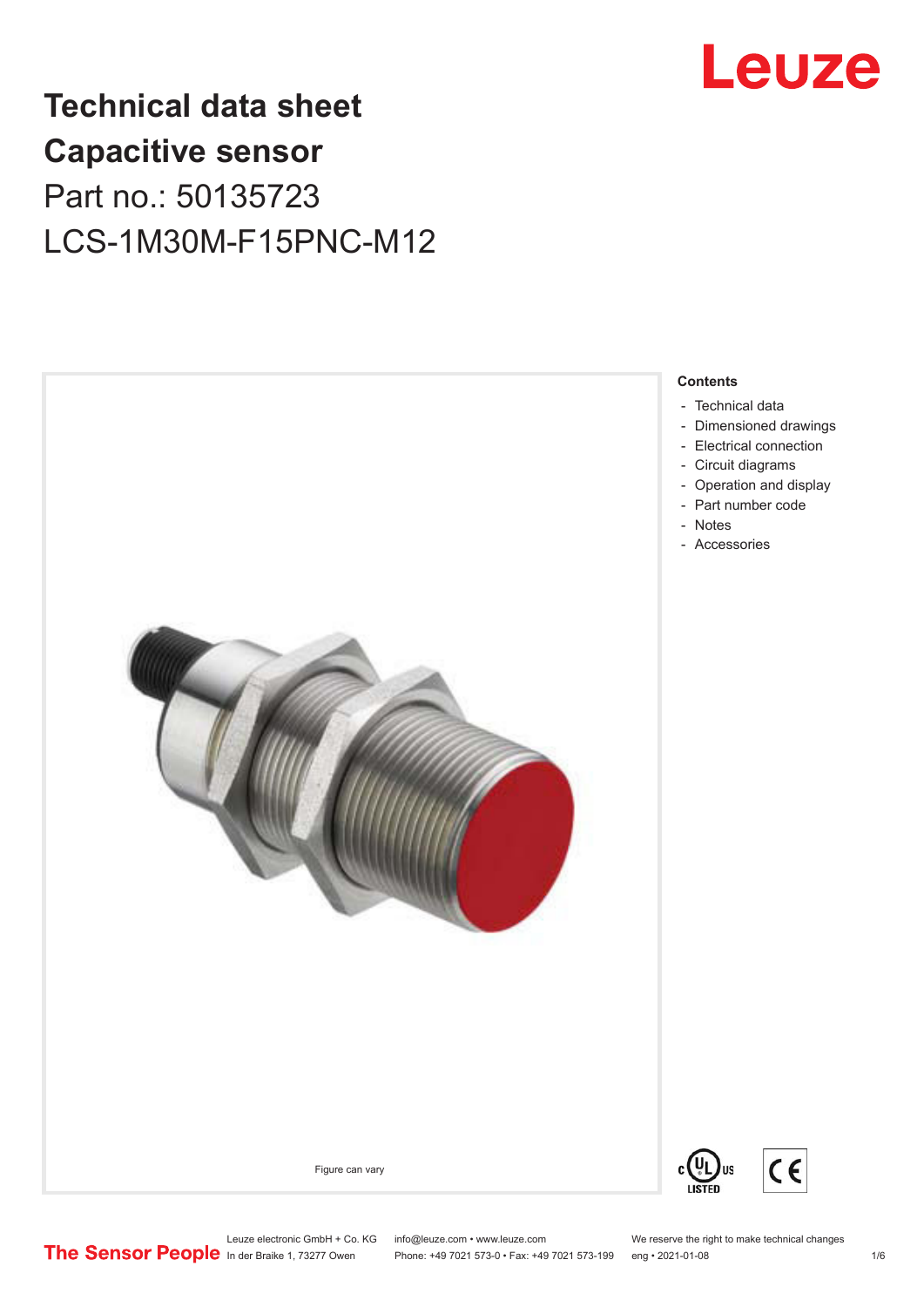#### <span id="page-1-0"></span>**Technical data**

# **Leuze**

#### **Basic data**

| Series                                         | $LCS-1$                            |  |  |
|------------------------------------------------|------------------------------------|--|--|
| Switching distance S <sub>n</sub>              | 2  15 mm                           |  |  |
| <b>Assured switching distance</b>              | $15 \text{ mm}$                    |  |  |
| <b>Electrical data</b>                         |                                    |  |  |
|                                                |                                    |  |  |
| <b>Protective circuit</b>                      | Polarity reversal protection       |  |  |
|                                                | Short circuit protected            |  |  |
|                                                |                                    |  |  |
| Performance data<br>Supply voltage $U_{B}$     |                                    |  |  |
| <b>Residual ripple</b>                         | 10  30 V, DC                       |  |  |
| <b>Open-circuit current</b>                    | 0  10 %, From $U_{\rm B}$<br>15 mA |  |  |
|                                                | 20 %                               |  |  |
| Temperature drift, max. (in % of S.)           | 2%                                 |  |  |
| Repeatability, max. (in % of S.)               |                                    |  |  |
| Rated operating current                        | 100 mA                             |  |  |
| <b>Outputs</b>                                 |                                    |  |  |
| Number of digital switching outputs 1 Piece(s) |                                    |  |  |
|                                                |                                    |  |  |
| Switching outputs                              |                                    |  |  |
| <b>Type</b>                                    | Digital switching output           |  |  |
| <b>Voltage type</b>                            | DC                                 |  |  |
|                                                |                                    |  |  |
| <b>Switching output 1</b>                      |                                    |  |  |
| Assignment                                     | Connection 1, pin 2                |  |  |
| <b>Switching element</b>                       | <b>Transistor, PNP</b>             |  |  |
| <b>Switching principle</b>                     | NC (normally closed)               |  |  |
| <b>Timing</b>                                  |                                    |  |  |
|                                                |                                    |  |  |
| <b>Switching frequency</b>                     | 100 Hz                             |  |  |
|                                                |                                    |  |  |
| <b>Connection</b>                              |                                    |  |  |
|                                                |                                    |  |  |
| <b>Number of connections</b>                   | 1 Piece(s)                         |  |  |
|                                                |                                    |  |  |
| <b>Connection 1</b><br><b>Function</b>         | Signal OUT                         |  |  |
|                                                | Voltage supply                     |  |  |
| <b>Type of connection</b>                      | Connector                          |  |  |
| <b>Thread size</b>                             | M12                                |  |  |
| Type                                           | Male                               |  |  |
| <b>Material</b>                                | Plastic                            |  |  |
| No. of pins                                    | 4-pin                              |  |  |
| Encoding                                       | A-coded                            |  |  |
|                                                |                                    |  |  |
| <b>Mechanical data</b>                         |                                    |  |  |
| Design                                         | Cylindrical                        |  |  |
| <b>Thread size</b>                             | M30 x 1.5 mm                       |  |  |
| Dimension (Ø x L)                              | 30 mm x 79 mm                      |  |  |
| <b>Type of installation</b>                    | Embedded                           |  |  |
| <b>Housing material</b>                        | Metal                              |  |  |
|                                                | Stainless steel                    |  |  |
| <b>Stainless steel housing</b>                 | V2A                                |  |  |
| Sensing face material                          | Plastic, Polybutylene (PBT)        |  |  |

| <b>Operation and display</b>        |                                    |
|-------------------------------------|------------------------------------|
| Type of display                     | LED                                |
| <b>Number of LEDs</b>               | 2 Piece(s)                         |
| <b>Operational controls</b>         | Multiturn potentiometer (20 turns) |
| Function of the operational control | Sensitivity adjustment             |
| Switching distance, adjustable      | Yes                                |
| <b>Environmental data</b>           |                                    |
| Ambient temperature, operation      | $-25$ 85 °C                        |
| <b>Certifications</b>               |                                    |
| Degree of protection                | IP 67                              |
| <b>Protection class</b>             | III                                |
| <b>Certifications</b>               | c UL US                            |
| <b>Standards applied</b>            | IEC 60947-5-2                      |
| <b>Correction factors</b>           |                                    |
| <b>Acetone</b>                      | 0.75                               |
| <b>Acrylic resin</b>                | 0.10.25                            |
| Alcohol                             | 0.85                               |
| Ammonia                             | 0.70.85                            |
| Aniline                             | 0.4                                |
| Gasoline                            | 0.1                                |
| <b>Celluloid</b>                    | 0.15                               |
| <b>Liquid chlorine</b>              | 0.1                                |
| <b>Ebonite</b>                      | 0.15                               |
| Epoxy resin                         | 0.150.35                           |
| Crude oil                           | 0.05                               |
| <b>Ethanol</b>                      | 0.85                               |
| Ethylene glycol                     | 0.93                               |
| Freon R22 and 502 (liquid)          | 0.35                               |
| Grain                               | 0.150.3                            |
| <b>Glass</b>                        | 0.20.55                            |
| Glycerin                            | 0.98                               |
| <b>Rubber</b>                       | 0.150.9                            |
| Wood, wet                           | 0.60.85                            |
| Wood, dry                           | 0.10.4                             |
| <b>Carbon dioxide</b>               | 0                                  |
| Air                                 | 0                                  |
| Marble<br><b>Flour</b>              | 0.5<br>0.05                        |
| <b>Melamine resin</b>               | 0.250.55                           |
| Milk powder                         | 0.2                                |
| Nylon                               | 0.20.3                             |
| Oil-containing paper                | 0.25                               |
| Paper                               | 0.1                                |
| Polyamide                           | 0.3                                |
| Polyester resin                     | 0.150.5                            |
| Pressboard                          | 0.10.3                             |
| <b>PTFE</b>                         | 0.1                                |
| <b>Quartz glass</b>                 | 0.2                                |
| Salt                                | 0.35                               |
| Sand                                | 0.150.3                            |
| Water                               | 1                                  |
| <b>Cement dust</b>                  | 0.25                               |
| Sugar                               | 0.15                               |

Leuze electronic GmbH + Co. KG info@leuze.com • www.leuze.com We reserve the right to make technical changes ln der Braike 1, 73277 Owen Phone: +49 7021 573-0 • Fax: +49 7021 573-199 eng • 2021-01-08 2/6

(PA 12)

**Net weight** 105 g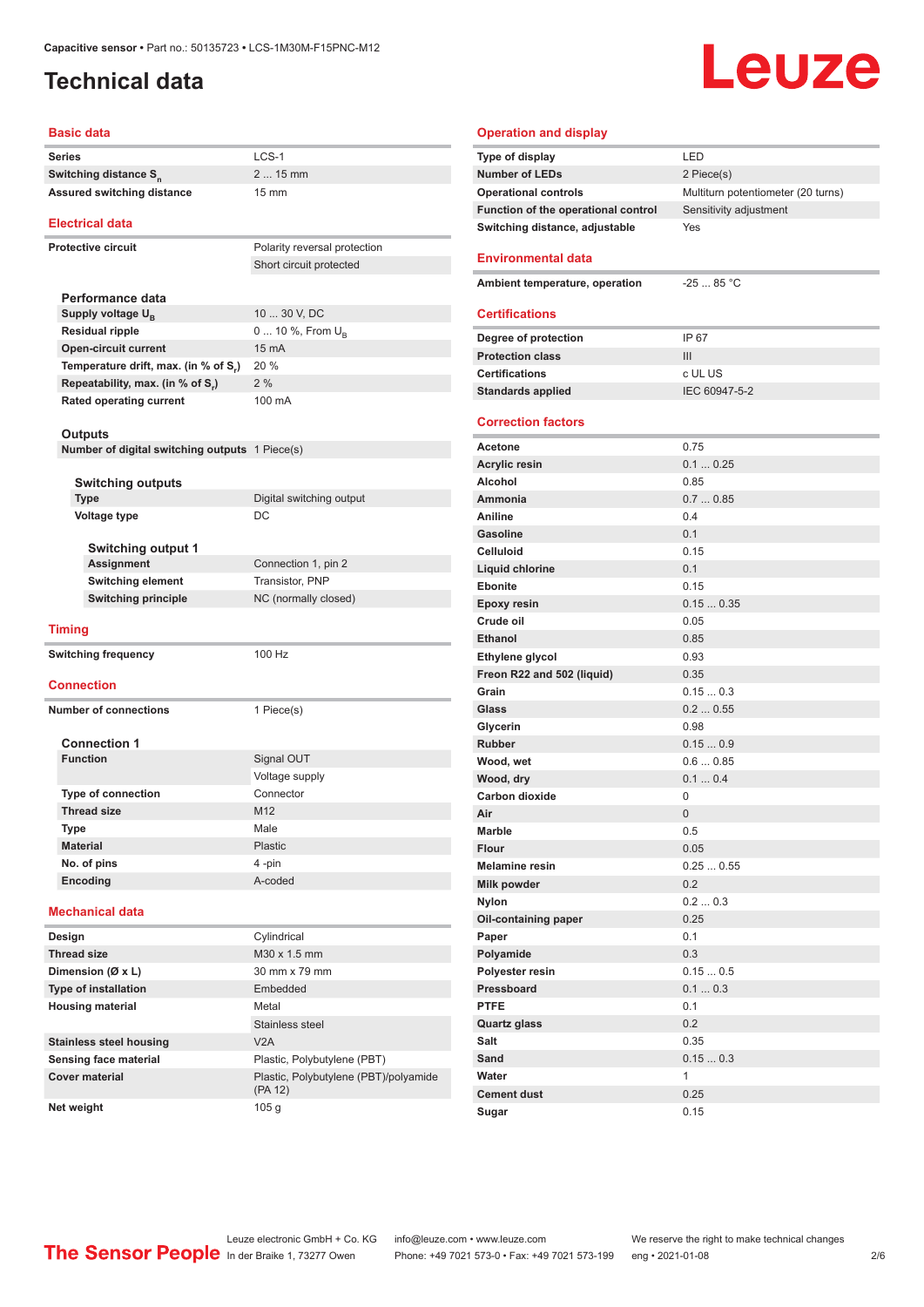#### <span id="page-2-0"></span>**Technical data**

| <b>Customs tariff number</b> | 85365019 |
|------------------------------|----------|
| eCl@ss 5.1.4                 | 27270102 |
| eCl@ss 8.0                   | 27270102 |
| eCl@ss 9.0                   | 27270102 |
| eCl@ss 10.0                  | 27270102 |
| eCl@ss 11.0                  | 27270102 |
| <b>ETIM 5.0</b>              | EC002715 |
| <b>ETIM 6.0</b>              | EC002715 |
| <b>ETIM 7.0</b>              | EC002715 |

### **Dimensioned drawings**

All dimensions in millimeters



1 Active surface 2 Housing

3 Cover

- 4 Potentiometer
- 5 Green LED, operating voltage display
- 6 Yellow LED, function indicator

#### **Electrical connection**

#### **Connection 1**

| <b>Function</b>    | Signal OUT     |
|--------------------|----------------|
|                    | Voltage supply |
| Type of connection | Connector      |
| <b>Thread size</b> | M12            |
| <b>Type</b>        | Male           |
| <b>Material</b>    | Plastic        |
| No. of pins        | 4-pin          |
| Encoding           | A-coded        |

Leuze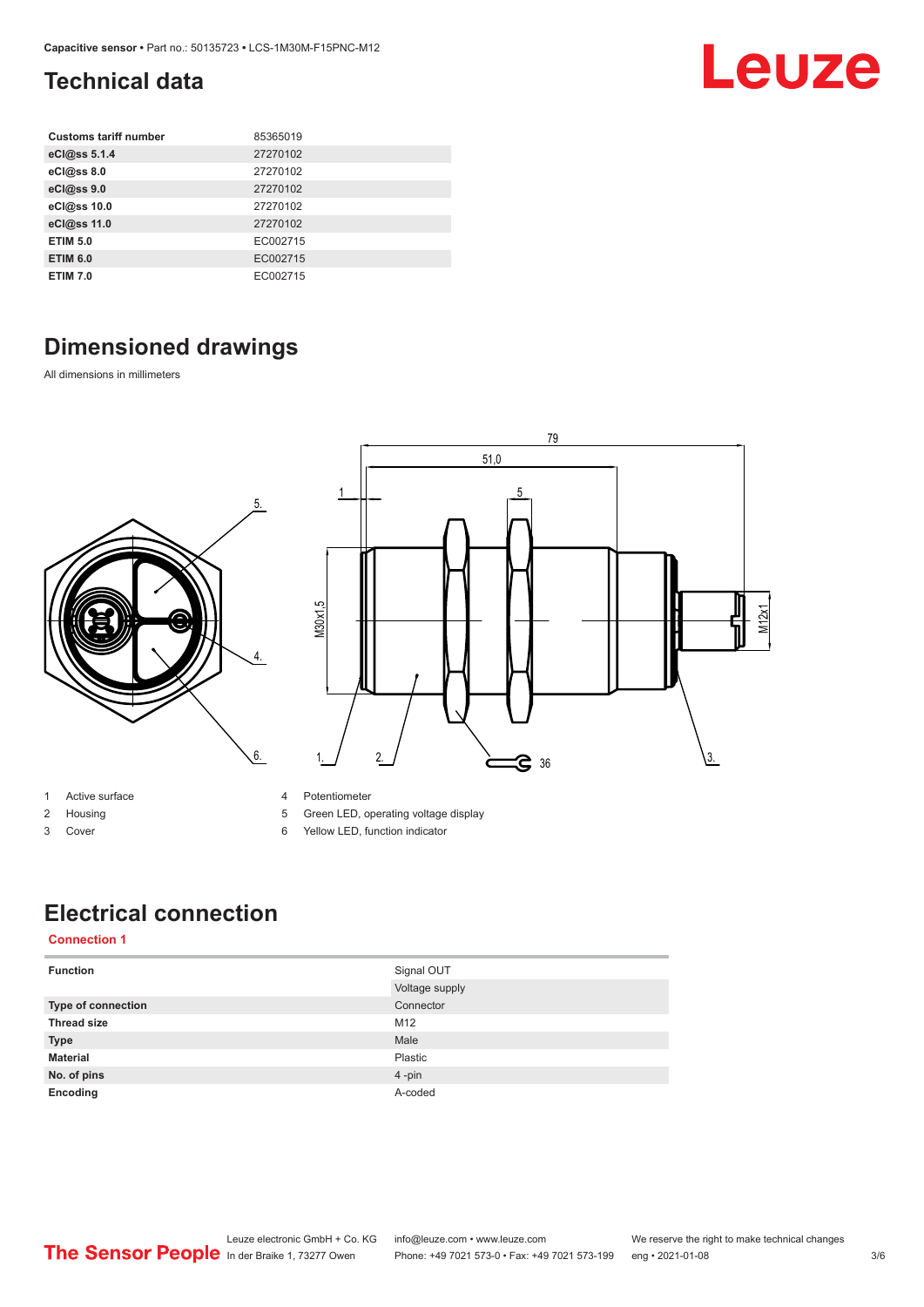#### <span id="page-3-0"></span>**Electrical connection**

## Leuze

| <b>Pin</b>     | <b>Pin assignment</b> | <b>Conductor color</b>   |      |
|----------------|-----------------------|--------------------------|------|
|                | +1030 V DC            | <b>Brown</b>             | - 22 |
| $\overline{2}$ | n.c.                  | $\overline{\phantom{a}}$ |      |
| 3              | <b>GND</b>            | <b>Blue</b>              |      |
| $\overline{4}$ | OUT                   | <b>Black</b>             |      |

#### **Circuit diagrams**



#### **Operation and display**

| <b>LED</b>   | <b>Display</b>           | <b>Meaning</b>                   |
|--------------|--------------------------|----------------------------------|
|              | Green, continuous light  | Ready                            |
| $\mathbf{2}$ | Yellow, continuous light | Switching output/switching state |

#### **Part number code**

Part designation: **LCS-ABBBC-DDDEFF-GHHHIJJJ KK**

| <b>LCS</b> | <b>Operating principle</b><br>LCS: capacitive sensor                                                                                                                                                                                                                                                                                                                                                                                                                                                                                                                                                                                                                                                                                                                                                                       |
|------------|----------------------------------------------------------------------------------------------------------------------------------------------------------------------------------------------------------------------------------------------------------------------------------------------------------------------------------------------------------------------------------------------------------------------------------------------------------------------------------------------------------------------------------------------------------------------------------------------------------------------------------------------------------------------------------------------------------------------------------------------------------------------------------------------------------------------------|
| A          | <b>Series</b><br>1: series 1 "Extended"<br>2: series 2 "Advanced"                                                                                                                                                                                                                                                                                                                                                                                                                                                                                                                                                                                                                                                                                                                                                          |
| <b>BBB</b> | Design<br>M12: series with M12 x 1 external thread<br>M18: series with M18 x 1 external thread<br>M30: series with M30 x 1.5 external thread<br>Q40: series in cubic design, length 40 mm<br>Q54: series in cubic design, length 54 mm                                                                                                                                                                                                                                                                                                                                                                                                                                                                                                                                                                                     |
| C          | <b>Housing material</b><br>B: brass<br>M: metal<br>P: plastic/PBT<br>T: PTFE                                                                                                                                                                                                                                                                                                                                                                                                                                                                                                                                                                                                                                                                                                                                               |
| <b>DDD</b> | Measurement range / type of installation<br>F03: typ. range limit 3.0 mm / embedded installation<br>F04: typ. range limit 4.0 mm / embedded installation<br>F05: typ. range limit 5.0 mm / embedded installation<br>F06: typ. range limit 6.0 mm / embedded installation<br>F08: typ. range limit 8.0 mm / embedded installation<br>F10: typ. range limit 10.0 mm / embedded installation<br>F15: typ. range limit 15.0 mm / embedded installation<br>F20: typ. range limit 20.0 mm / embedded installation<br>N06: typ. range limit 6.0 mm / non-embedded installation<br>N08: typ. range limit 8.0 mm / non-embedded installation<br>N15: typ. range limit 15.0 mm / non-embedded installation<br>N25: typ. range limit 25.0 mm / non-embedded installation<br>N30: typ. range limit 30.0 mm / non-embedded installation |
| E          | <b>Output function</b><br>B: NC and NO contact<br>N: NPN<br>P: PNP                                                                                                                                                                                                                                                                                                                                                                                                                                                                                                                                                                                                                                                                                                                                                         |

## Leuze electronic GmbH + Co. KG info@leuze.com • www.leuze.com We reserve the right to make technical changes<br>
The Sensor People in der Braike 1, 73277 Owen Phone: +49 7021 573-0 • Fax: +49 7021 573-199 eng • 2021-01-08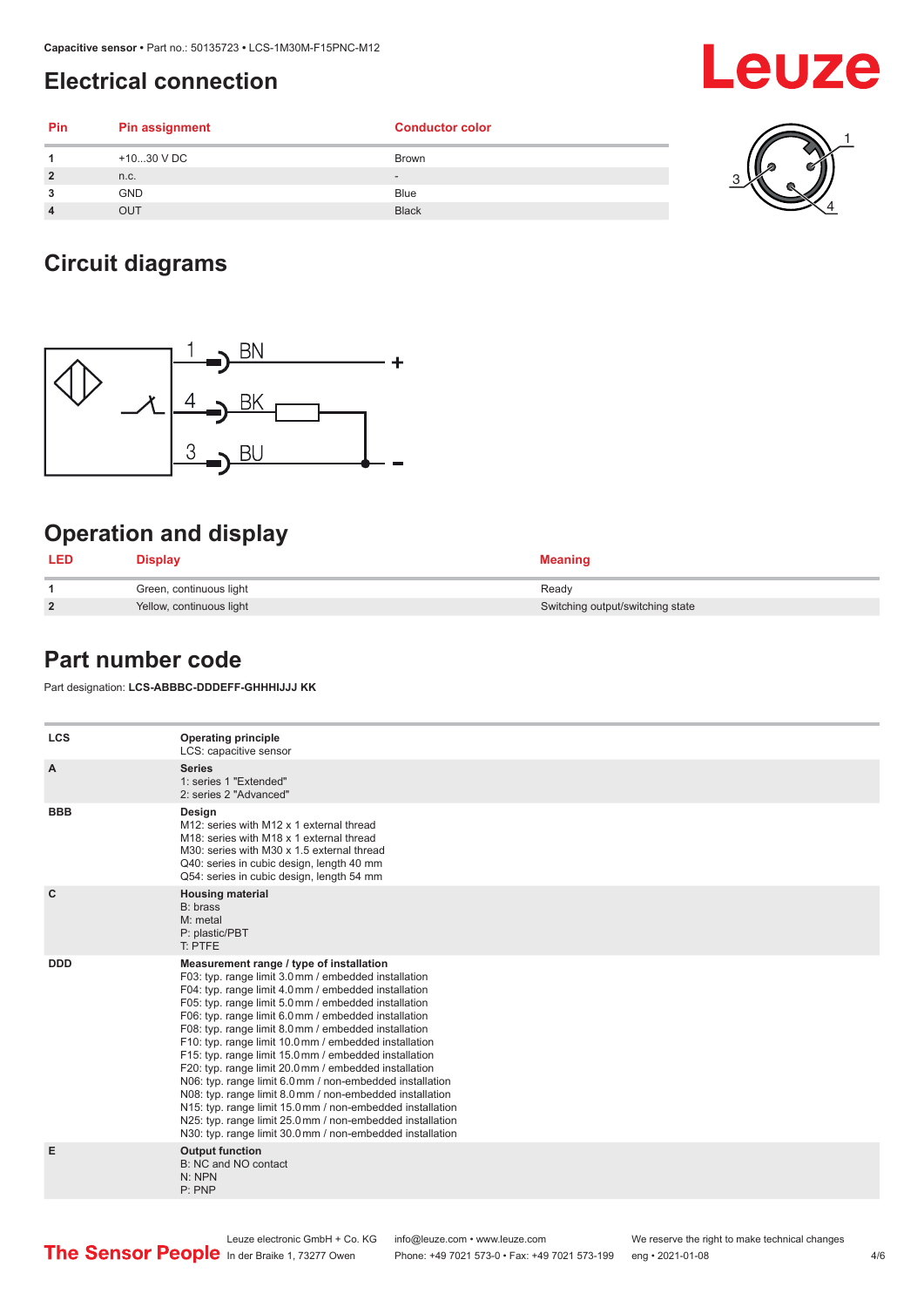#### <span id="page-4-0"></span>**Part number code**



| FF           | Switching<br>NC: normally closed contact<br>NO: normally open contact<br>NP: programmable       |
|--------------|-------------------------------------------------------------------------------------------------|
| G            | <b>Connection cable</b><br>K: cable<br>n/a: no cable                                            |
| <b>HHH</b>   | Cable length<br>020: length 2,000 mm<br>003: length 300 mm<br>n/a: no cable                     |
| $\mathbf{I}$ | Cable material<br>P: PUR<br>T: PTFE<br>V: PVC                                                   |
| <b>JJJ</b>   | <b>Electrical connection</b><br>M08: M8 connector, 3-pin<br>M12: M12 connector, 4-pin (plug)    |
| <b>KK</b>    | <b>Special equipment</b><br>L: IO-Link interface<br>T: teach-in<br>n/a: no special equipment    |
| <b>Note</b>  |                                                                                                 |
|              | $\&$ A list with all available device types can be found on the Leuze website at www.leuze.com. |

#### **Notes**

| Observe intended use!                                                                                                                                                                                                            |
|----------------------------------------------------------------------------------------------------------------------------------------------------------------------------------------------------------------------------------|
| $\%$ This product is not a safety sensor and is not intended as personnel protection.<br>$\%$ The product may only be put into operation by competent persons.<br>$\%$ Only use the product in accordance with its intended use. |

#### **Accessories**

#### Connection technology - Connection cables

|  | Part no. | <b>Designation</b>     | <b>Article</b>   | <b>Description</b>                                                                                                                                         |
|--|----------|------------------------|------------------|------------------------------------------------------------------------------------------------------------------------------------------------------------|
|  | 50130654 | KD U-M12-4A-P1-<br>020 | Connection cable | Connection 1: Connector, M12, Axial, Female, A-coded, 4-pin<br>Connection 2: Open end<br>Shielded: No<br>Cable length: 2,000 mm<br>Sheathing material: PUR |
|  | 50130657 | KD U-M12-4A-P1-<br>050 | Connection cable | Connection 1: Connector, M12, Axial, Female, A-coded, 4-pin<br>Connection 2: Open end<br>Shielded: No<br>Cable length: 5,000 mm<br>Sheathing material: PUR |